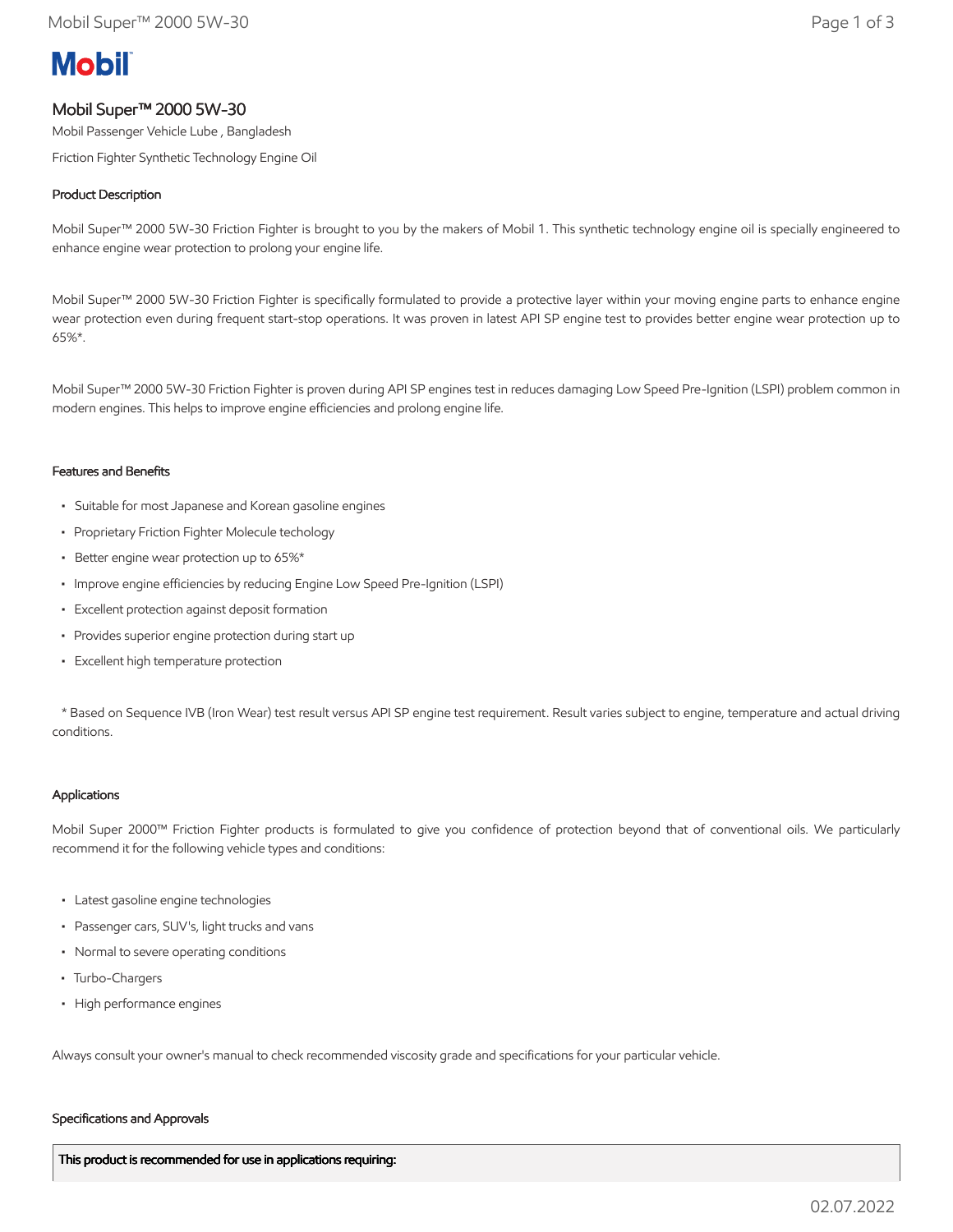# This product is recommended for use in applications requiring:

Ford WSS-M2C929-A

GM 6094M

API CF

| This product meets or exceeds the requirements of: |
|----------------------------------------------------|
| <b>APISN</b>                                       |
| API SN PLUS                                        |
| API SP                                             |
| API SP Resource Conserving                         |
| ILSAC GF-6A                                        |
| Chrysler MS-6395                                   |
| Ford WSS-M2C946-A                                  |
| Ford WSS-M2C946-B1                                 |
| FORD WSS-M2C961-A1                                 |

# Properties and Specifications

| Property                                                              |                  |
|-----------------------------------------------------------------------|------------------|
| Grade                                                                 | <b>SAE 5W-30</b> |
| Viscosity Index, ASTM D2270                                           | 151              |
| Total Base Number, mgKOH/g, ASTM D2896                                | 7.5              |
| Density @ 15.6 C, g/ml, ASTM D4052                                    | 0.859            |
| Kinematic Viscosity @ 100 C, mm2/s, ASTM D445                         | 10.3             |
| Kinematic Viscosity @ 40 C, mm2/s, ASTM D445                          | 63               |
| Hi-Temp Hi-Shear Viscosity @ 150 C 1x10(6) sec(-1), mPa.s, ASTM D4683 | 3                |
| Mini-Rotary Viscometer, Apparent Viscosity, -35 C, mPa.s, ASTM D4684  | 16400            |
| Ash, Sulfated, mass%, ASTM D874                                       | 0.8              |
| Pour Point, °C, ASTM D97                                              | $-39$            |
| Flash Point, Cleveland Open Cup, °C, ASTM D92                         | 228              |